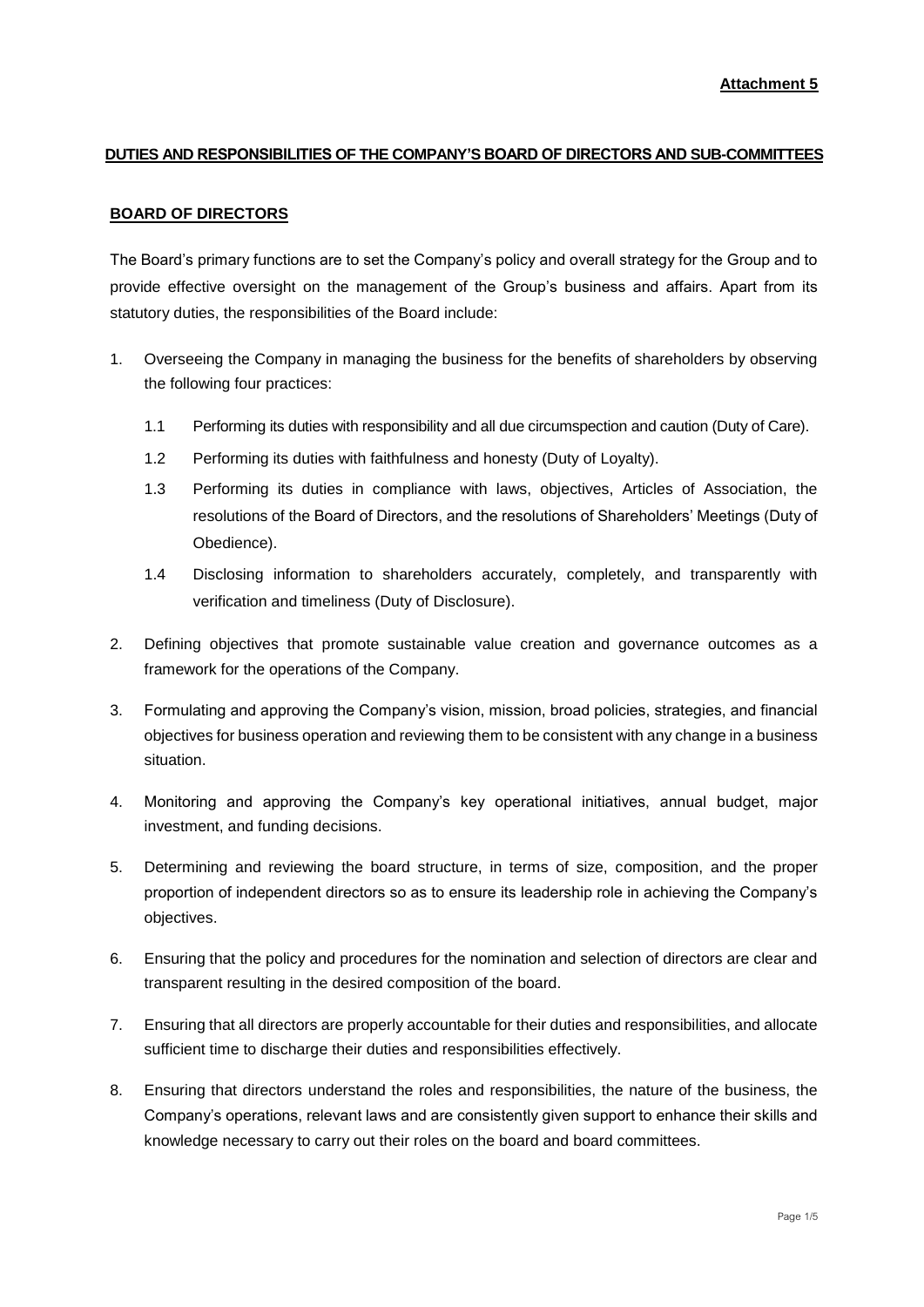- 9. Ensuring that an appropriate director compensation structure and performance evaluation are in place.
- 10. Considering the appointment of the Chief Executive Officer as proposed by the Nomination and Remuneration Committee, and to carry out performance assessment of and to determine remuneration for the Chief Executive Officer.
- 11. Ensuring that the Company has effective human resources management and development programs to ensure that the Company has adequate staffing and appropriately knowledgeable, skilled, and experienced employees and staff.
- 12. Prioritizing and promoting innovation that creates value for business together with benefits for its customers, other stakeholders, society and the environment in support of sustainable growth of the Company.
- 13. Encouraging management to adopt responsible operations towards society and the environment and incorporate them into the Company's operational plan in order to ensure that every department and function in the Company adopts the Company's objectives, goals, and strategies, applying high ethical, environmental and social standards.
- 14. Establishing a framework for governance of enterprise IT that is aligned with the Company's business needs and priorities, stimulates business opportunities and performance, strengthens risk management, and supports the Company's objectives.
- 15. Ensuring that the Company has effective and appropriate risk management and internal control systems that are aligned with the Company's objectives, goals, and strategies and comply with applicable laws and standards.
- 16. Monitoring and managing conflicts of interest that might occur between the Company, management, directors, and shareholders. The board should also prevent the inappropriate use of corporate assets, information, and opportunities, including preventing inappropriate transactions with related parties.
- 17. Establishing a clear anti-corruption policy and practices and disseminating to the Company's stakeholders for proper implementations.
- 18. Establishing a mechanism for handling complaints and whistleblowing.
- 19. Prioritizing and ensuring the integrity of the Company's financial reporting system and that timely and accurate disclosure of all material information regarding the Company is made consistent with applicable requirements.
- 20. Monitoring the financial liquidity and solvency of the Company and ensuring that risks to the financial position of the Company or financial difficulties are promptly identified, managed and mitigated, and that the Company's governance framework provides for the consideration of stakeholder rights.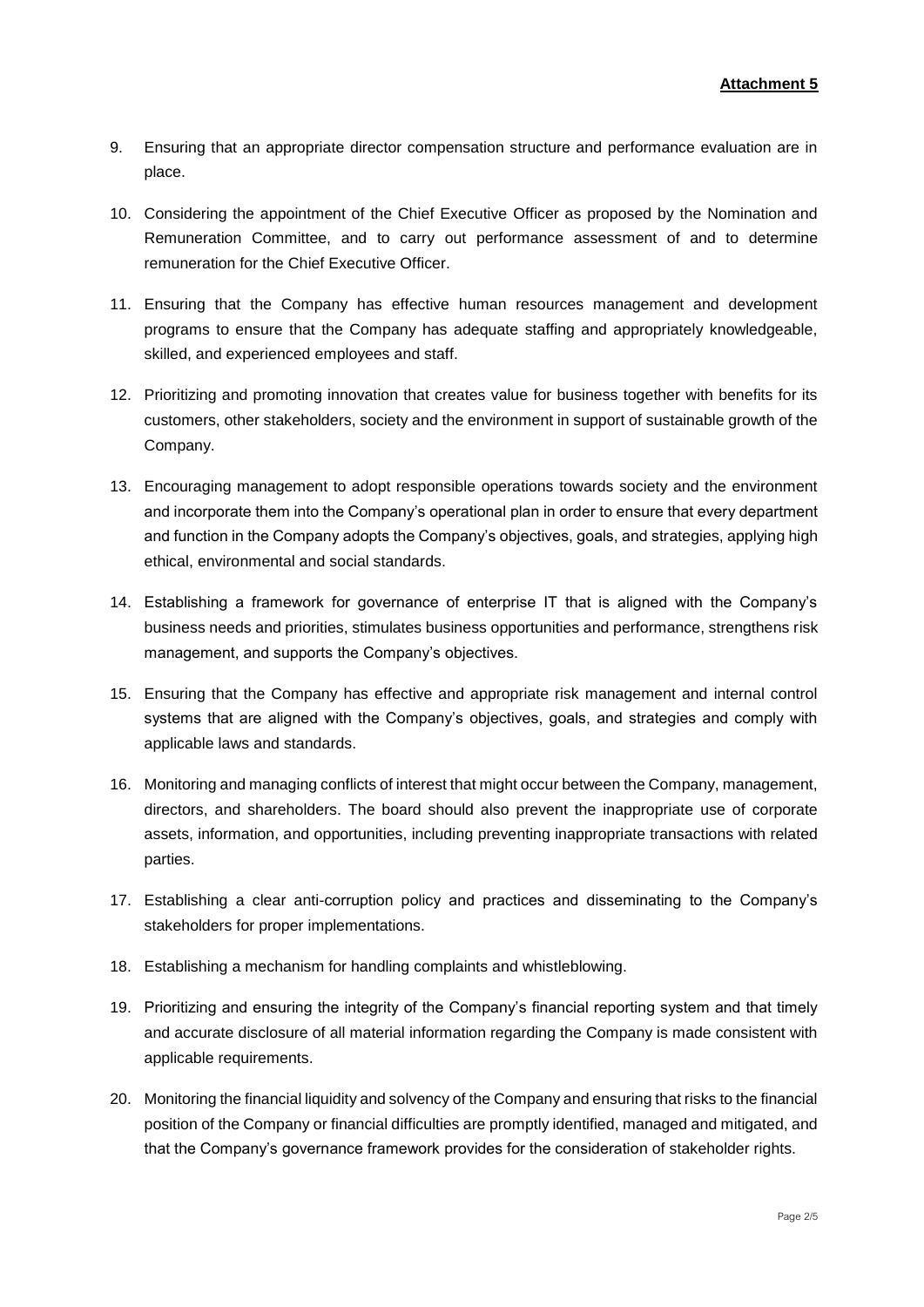# **Attachment 5**

## **Audit, Risk and Corporate Governance Committee**

The Audit, Risk and Corporate Governance Committee (ARCG) comprises 3 Independent Directors of the Company and has the following scope of duties and responsibilities:

- 1. To review the accuracy and adequacy of financial reporting of the Company;
- 2. To review the adequacy and effectiveness of internal control and internal audit systems of the Company as well as to determine the independence of the internal audit unit, and to approve the appointment, transfer, and termination of employment of the chief of the internal audit unit;
- 3. To consider, select, nominate and terminate an independent person to be the external auditor of the Company and propose fees for such person, as well as to attend a non-management meeting with the external auditor at least once a year;
- 4. To review the Company's compliance with the law on securities and exchange, regulations of the Stock Exchange of Thailand and the laws relating to the business of the Company;
- 5. To review the connected transactions or the transactions that may lead to conflicts of interests to ensure that they are in compliance with the laws, regulations of the Stock Exchange of Thailand, and are reasonable and for the highest benefit of the Company;
- 6. To report the activities of the ARCG to the Board;
- 7. To prepare and to disclose a report of the ARCG Committee in the Company's Annual Report. The report must be signed by the ARCG Committee Chairman, comprising at least the following information:
	- a. an opinion on the accuracy, completeness, and creditability of the Company's financial report,
	- b. an opinion on the adequacy of the Company's internal control system,
	- c. an opinion on the compliance with the law on securities and exchange, regulations of the Stock Exchange of Thailand or the laws relating to the business of the Company,
	- d. an opinion on the suitability of an auditor,
	- e. an opinion on the transactions that may lead to conflicts of interests,
	- f. the number of the ARCG Committee meetings, and the attendance of such meetings by each ARCG Committee member,
	- g. an opinion or overview comment received by the ARCG Committee from its performance of duties in accordance with the charter, and
	- h. other transactions which, according to the ARCG Committee's opinion, should be known to the shareholders and general investors, subject to the scope of duties and responsibilities assigned by the Board;
- 8. To review and encourage the Company to enforce and comply with an appropriate and efficient risk management policy, as well as to oversee and monitor the Group Risk Committee;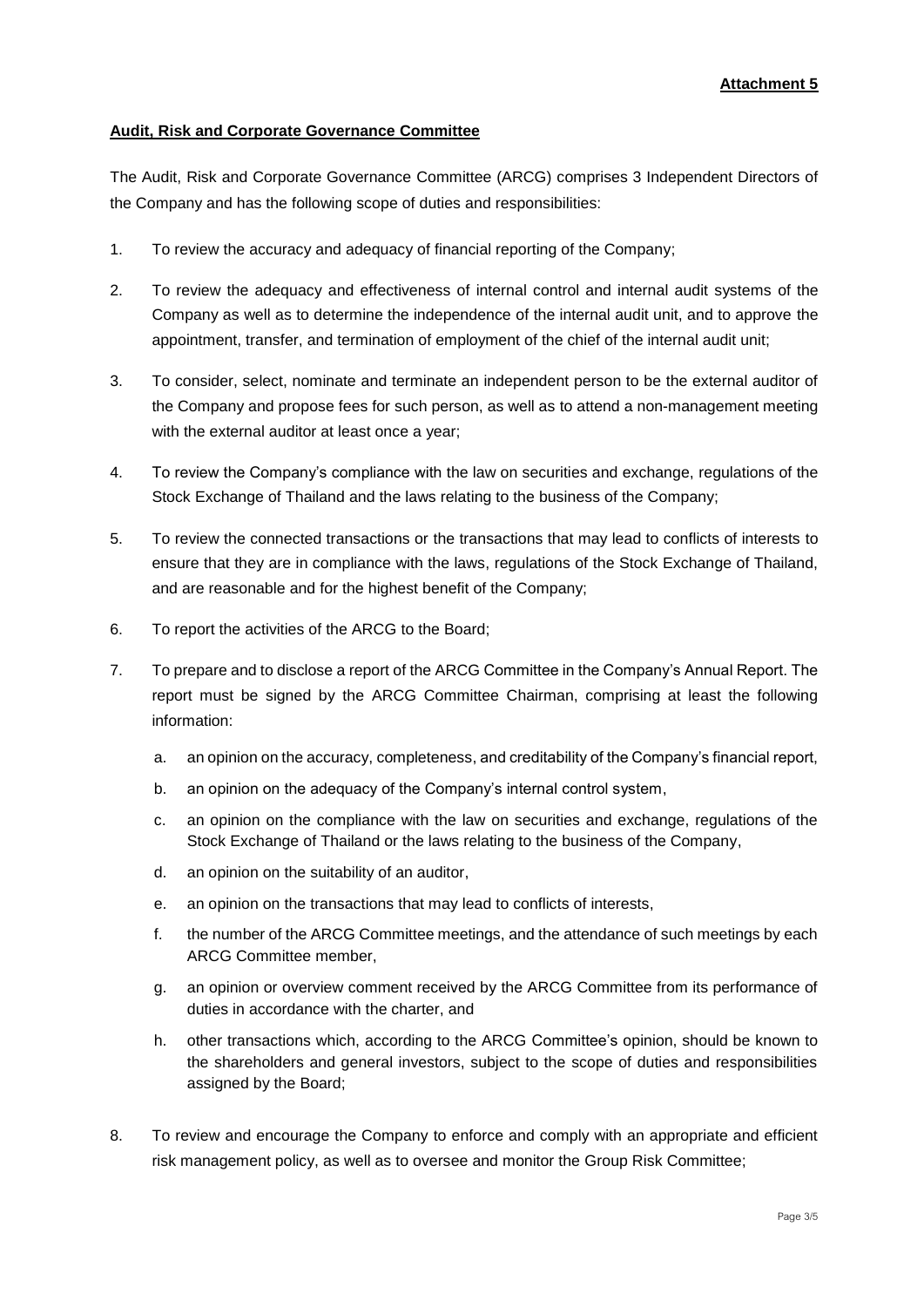- 9. In performing the duty of the ARCG Committee, if there is a transaction or any of the following acts which may materially affect the Company's financial condition and operating results:
	- a. a transaction which causes a conflict of interest;
	- b. any fraud, irregularity, or material defect in an internal control system; or
	- c. an infringement of the law on securities and exchange, regulations of the Stock Exchange of Thailand, or the laws relating to the business of the Company.

the ARCG Committee shall report such transactions or acts to the Board for rectification within the period of time that the ARCG Committee thinks fit. If the Board or management fails to make rectification within such period of time, ARCG Committee members may report on such transaction or act to the Office of the Securities and Exchange Commission or the Stock Exchange of Thailand;

- 10. To investigate and report the preliminary result to the Office of the Securities and Exchange Commission and the external auditor within thirty days upon receipt of the fact from the external auditor in relation to any suspicious circumstance that the director, manager, or any person responsible for the operation of the Company commits an offense under the law on securities and exchange;
- 11. To implement and oversee the annual self-performance evaluations including reviewing the evaluation results and reporting the results to the Board on an annual basis;
- 12. To supervise the performance of management to strictly comply with the Company's good corporate governance policy;
- 13. To review the Corporate Governance Policy and Code of Corporate Conduct of the Company at least once a year;
- 14. To oversee the anti-corruption policy to ensure it is sufficient and appropriate for the Company's business;
- 15. To supervise and offer advice related to the operation concerning the Company's sustainable development;
- 16. To review and assess the adequacy of the Charter of the ARCG annually and recommend modification to the Board as needed; and
- 17. To perform any other acts as assigned by the Board and accepted by the ARCG Committee;